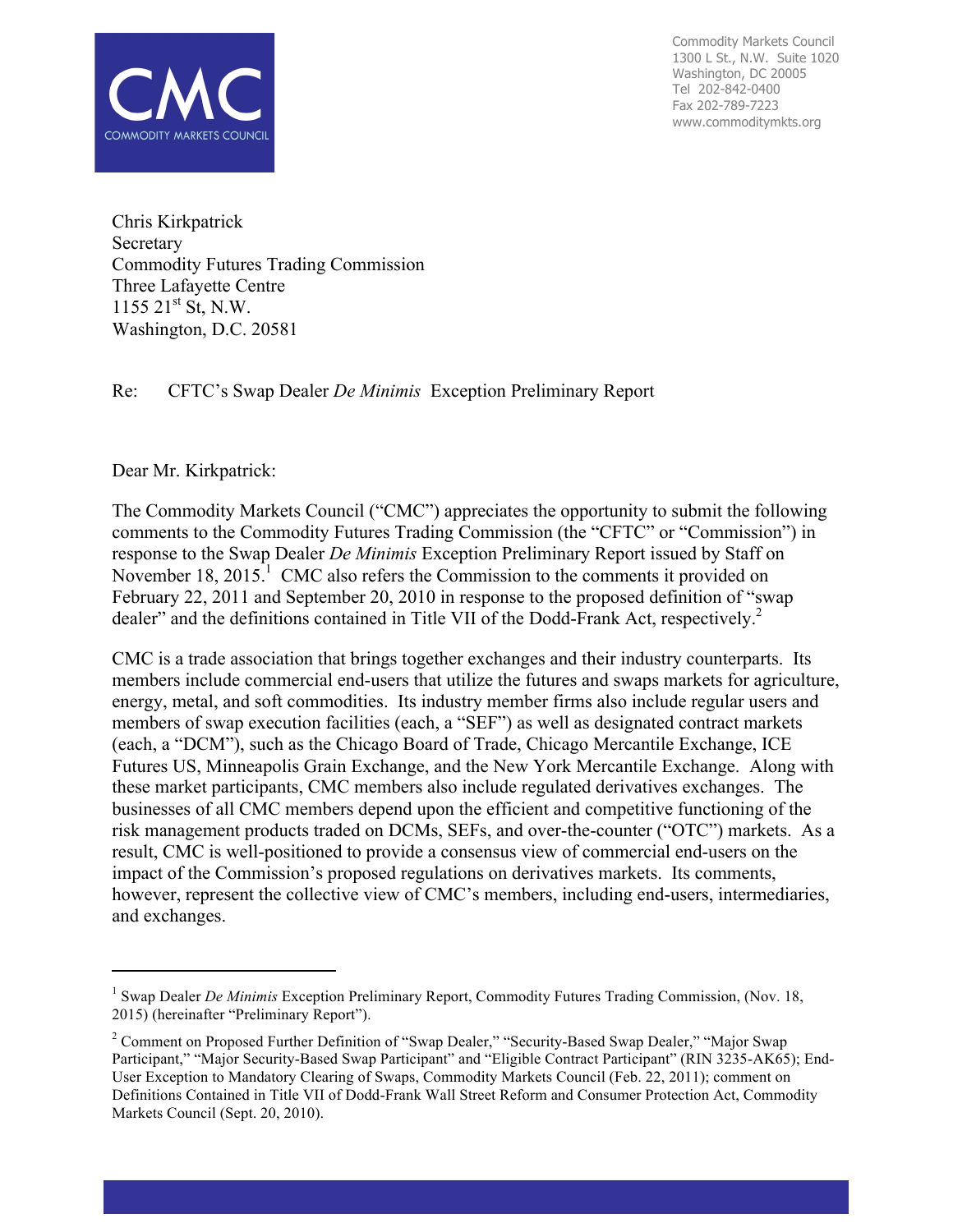Commodity Markets Council January 15, 2016 Page 2 of 9

### I. Summary of Comments

It is vital that the CFTC take immediate action to prevent the automatic termination of the phasein *de minimis* threshold of \$8 billion in order to give the Commission the time needed to collect adequate data and perform a careful review of the impacts of any change to the threshold, and to provide commercial market participants with the certainty needed to continue to perform important risk management functions. Congress also has recognized the urgency of CFTC action to prevent termination of the \$8 billion threshold. In fact, in December 2015, Congress directed the CFTC to establish the *de minimis* threshold at \$8 billion or greater within 60 days of enactment of the Appropriations Act, *i.e.*, by February 16, 2016.<sup>3</sup> CMC supports the CFTC undertaking a thorough review and analysis of the appropriate level for the *de minimis* threshold, including collecting more robust data, but supports the position of Congress that the CFTC first needs to take action to prevent a drop in the *de minimis* threshold.<sup>4</sup> Allowing the current *de minimis* threshold to decrease from \$8 billion to \$3 billion could have significant negative impacts on the market in the form of decreased liquidity and fewer counterparties for hedging commercial risk.<sup>5</sup> Therefore, we request that the CFTC promulgate an interim final rule removing the automatic termination of the phase-in threshold as currently set forth in Rule 1.3(ggg)(4)(iii), in order to maintain the *de minimis* threshold at \$8 billion gross notional value in swap dealing activity.

- II. The CFTC Does Not Have Sufficient Data To Amend The Definition of Swap Dealer Or To Change the *De Minimis* Threshold From The Current Phase-In Threshold of \$8 Billion
	- a. The CFTC Should Rely On The Current Definition of Swap Dealer Set Forth In The Statute and As Further Defined by CFTC Rule

The Dodd-Frank Act defines "swap dealer" as someone who "(i) holds itself out as a dealer in swaps; (ii) makes a market in swaps; (iii) regularly enters into swaps with counterparties as an ordinary course of business for its own account; or (iv) engages in any activity causing the person to be commonly known in the trade as a dealer or market maker in swaps."<sup>6</sup> In its entity definitions final rule, the CFTC further defined "swap dealer" and issued interpretive guidance.<sup>7</sup> The Commission specifically exempted from dealing activity, swaps used for hedging physical positions, trading activities, and swaps between majority-owned affiliates.

 $3$  Congressional Directives, Division A – Agriculture, Rural Development, Food and Drug Administration, and Related Agencies Appropriations Act of 2016, p. 32, *available at*

http://docs.house.gov/meetings/RU/RU00/20151216/104298/HMTG-114-RU00-20151216-SD002.pdf.

<sup>4</sup> Preliminary Report at p. 48 (Nov. 18, 2015) (recognizing that the CFTC would need additional information to perform a comprehensive analysis of other asset classes, including physical commodity swaps).

<sup>5</sup> This comment letter presumes, as does the market, that any decrease in the *de minimis* threshold would only be forward-looking, *i.e.*, it would not take into account swaps executed prior to the effective date of any change.

<sup>6</sup> Dodd-Frank Wall Street Reform and Consumer Protection Act, Pub. L. 111–203, 124 Stat. 1376, section 721 (2010).

<sup>&</sup>lt;sup>7</sup> Further Definition of "Swap Dealer," "Security-Based Swap Dealer," "Major Swap Participant," "Major Security-Based Swap Participant" and "Eligible Contract Participant," 77 Fed. Reg. 30596 (May 23, 2012) (hereinafter "Entity Definitions Final Rule").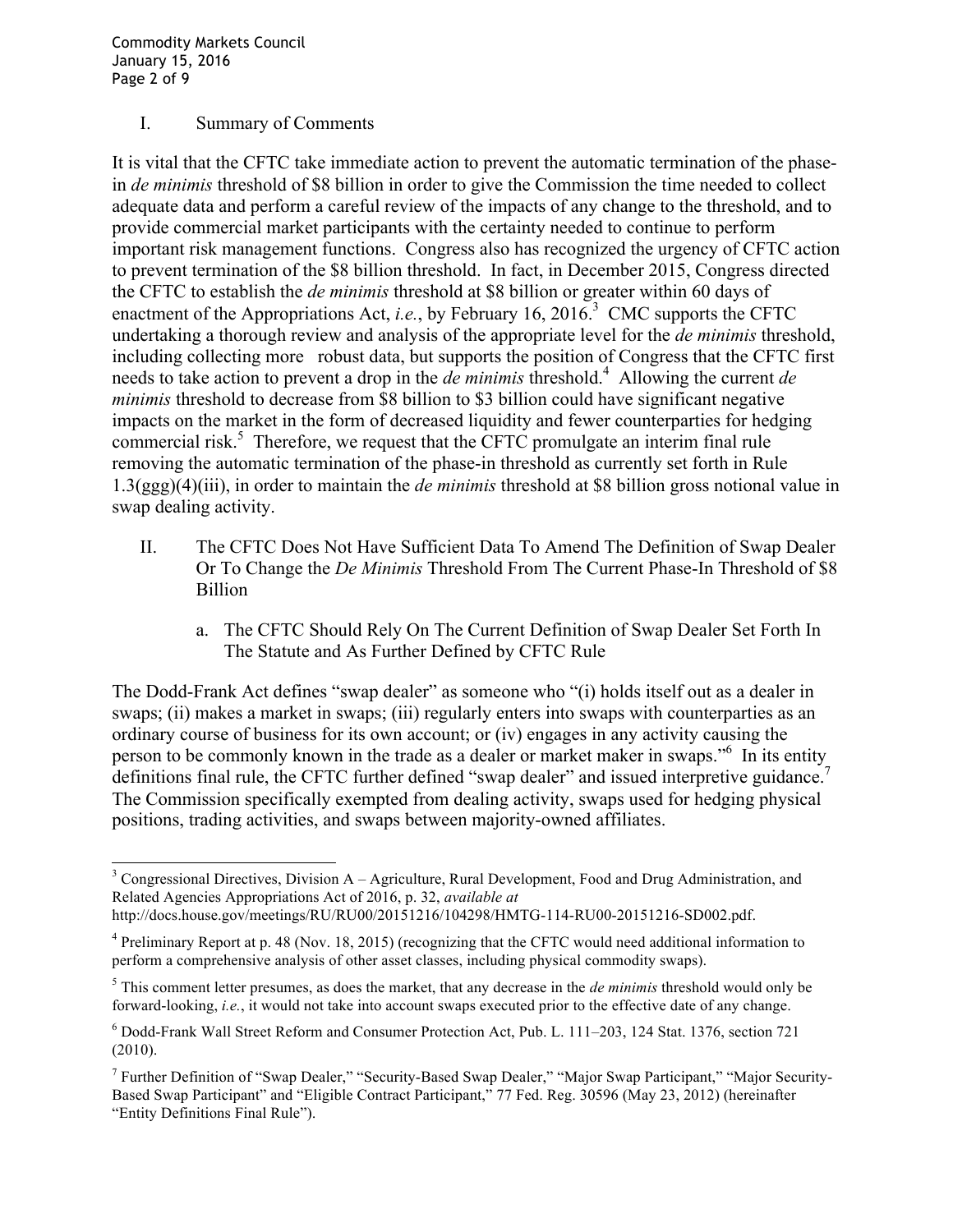Commodity Markets Council January 15, 2016 Page 3 of 9

The CFTC reviewed nearly 2,000 public comment letters regarding the *swap dealer* definition in an iterative process including both an Advanced Notice of Public Rulemaking and a subsequent Notice of Proposed Rulemaking. $8\text{ There are no new data suggesting that final Rule 1.3(ggg) or }$ the guidance in the Entity Definitions should be revisited at this point. In fact, some of the factors raised by the Staff in the Preliminary Report as potentially indicative of dealing activity were previously proposed and rejected by the CFTC. The CFTC proposed that market participants consider three factors to determine eligibility for the *de minimis* exception: (1) aggregate effective amount; (2) counterparty count; and (3) transaction count. The CFTC declined to adopt that approach in part due to the concern that triggering swap dealer status based on inflexible counterparty and transaction counts could produce arbitrary results.<sup>9</sup> The Commission concluded that the swap dealer definition "should not be considered in a vacuum," but rather must be flexible by taking into account the context of swap participants' activities and the surrounding facts and circumstances.<sup>10</sup> The CFTC specifically revised its approach in the final Entity Definitions in order to provide flexibility to ensure that those engaged in substantial dealing activity are regulated as swap dealers, without creating additional costs for commercial entities that use the swap markets primarily to manage their commercial risk.

Moreover, in response to energy market participants' concerns, the CFTC identified certain objective criteria in its guidance to assist in classifying those "commonly known as a dealer," those engaged in "market making activity," and those engaged in swaps activity "as a regular course of business."11 Those objective criteria include, among other things, allocating specific staff and technology resources to swap dealing activity, trading with the intent to profit from the bid-ask spread, and routinely responding to customer-initiated orders for swaps.<sup>12</sup> The facts and circumstances approach articulated by the CFTC in the Entity Definitions still is appropriate. There are no data to support changing the analysis to include additional factors such as counterparty and transaction count. Moreover, any such change would unnecessarily complicate the analysis and could lead to arbitrary results. An expansive and inflexible definition of swap dealer would needlessly impair the operations of commercial firms whose primary business is producing, refining, marketing, transporting, and selling physical commodities. The CFTC should continue to rely on Rule 1.3(ggg) for the contours of what constitutes swap dealing, and thereby retain the flexibility to consider an entity's business and other surrounding circumstances.

 $12 \, H$ 

<sup>8</sup> Further Definition of "Swap Dealer," "Security-Based Swap Dealer," "Major Swap Participant," "Major Security-Based Swap Participant" and "Eligible Contract Participant," Proposed Rule, 75 Fed. Reg. 80174, 80176 (Dec. 21, 2010); Definitions Contained in Title VII of Dodd-Frank Wall Street Reform and Consumer Protection Act, Advanced Notice of Proposed Rulemaking, 75 Fed. Reg. 51429 (Aug. 20, 2010) (hereinafter "Entity Definitions Proposed Rule").

 $9$  Entity Definitions Final Rule at 30630 ("The proposed rules limited the number of swaps or security-based swaps that an entity could enter into in a dealing capacity, and the number of an entity's counterparties in a dealing capacity. The final rules do not include those measures. In part, this reflects commenter concerns that a standard based on the number of swaps or security-based swaps or counterparties can produce arbitrary results by giving disproportionate weight to a series of smaller transactions or counterparties.").

<sup>10</sup> *Id.* at 30609.

<sup>11</sup> *Id.* at 30615.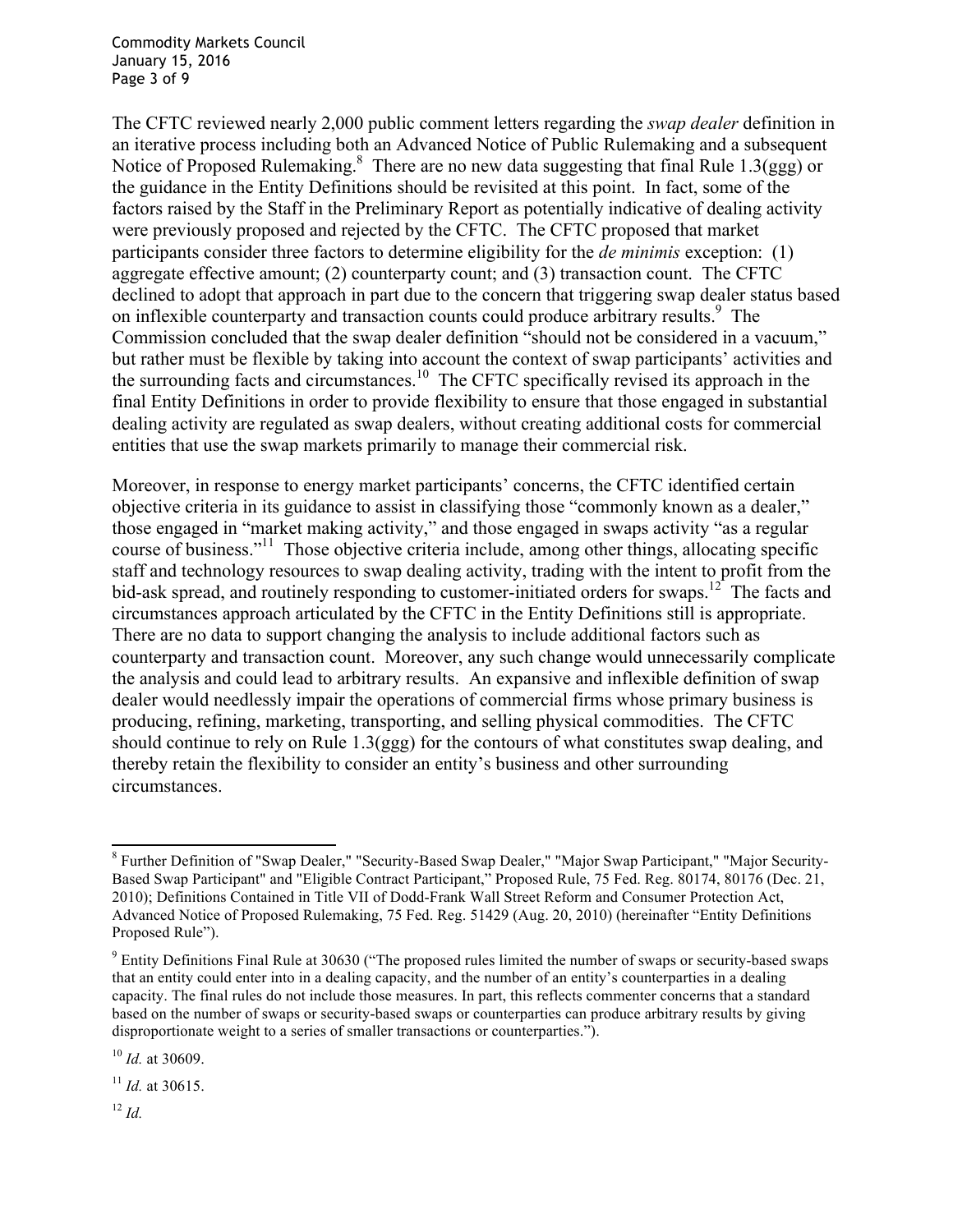b. The CFTC Should Clarify That Cleared Swaps Are Not Dealing Swaps

As CMC and many other market participants have commented before, cleared swaps (whether exchange-traded or traded OTC) should not count as dealing swaps for purposes of the *de minimis* threshold because they pose less systemic risk than uncleared swaps.<sup>13</sup> Moreover, excluding cleared swaps from the dealer definition further incentivizes clearing and, as a result, furthers many of the goals of the Dodd-Frank Act. The Staff appropriately points out in the Preliminary Report that central clearing, a core tenet of Dodd-Frank, moves risk from the counterparties to a clearinghouse and, therefore, minimizes the value of swap dealer regulation as applied to cleared swaps:

. . . [O]ne of the fundamental goals of Title VII of the Dodd-Frank Act, to reduce systemic risk, may be achieved by requiring central clearing of more swaps. Once a swap is cleared, the swap between the counterparties is extinguished and the risk mitigation is performed by the clearing organization. Accordingly, swap dealer regulation may be of limited value with regard to swaps that are executed on a SEF or DCM and/or cleared.<sup>14</sup>

Additionally, many of the swap dealer regulations applicable to dealing transactions either are inapplicable or redundant when considered in the context of swaps that are cleared. For example, most swap data repository ("SDR") and real-time reporting of cleared swaps is undertaken by the exchanges and clearinghouses, and the margin rule (one of the hallmarks of dealer regulation) does not apply to cleared swaps.<sup>15</sup>

> c. The CFTC Does Not Have Sufficient Data To Consider Changing The Current Phase-In Threshold

The CFTC Staff states in the report that, while data has improved since the *de minimis* exception was created in May 2012, it still does not have sufficient data to form an accurate picture of the swaps market. For example, the Staff noted the lack of standardized reporting fields, the lack of harmonization among SDRs, and generally incomplete or inaccurate data (*e.g.*, the Staff noted that notional amounts are incomplete for certain asset classes because of missing price and

<sup>&</sup>lt;sup>13</sup> Comments in Response to Entity Definitions Proposed Rule from CMC, EEI/EPSA, International Energy Credit Association ("IECA–Credit") dated February 22, 2011 ("IECA–Credit I"), and NextEra I, joint letter from Shell Trading (US) Company and Shell Energy North America (US), L.P. ("Shell Trading") dated February 22, 2011 ("Shell Trading I"), and joint letter from Allston Trading, LLC, Atlantic Trading USA LLC, Bluefin Trading LLC, Chopper Trading LLC, DRW Holdings, LLC, Eagle Seven, LLC, Endeavor Trading, LLC, Geneva Trading USA, LLC, GETCO, Hard Eight Futures, LLC, HTG Capital Partners, IMC Financial Markets, Infinium Capital Management LLC, Kottke Associates, LLC, Liger Investments Limited, Marquette Partners, LP, Nico Holdings LLC, Optiver US, Quantlab Financial, LLC, RGM Advisors, LLC, Tibra Trading America LLC, Traditum Group LLC, WH Trading and XR Trading LLC ("Traders Coalition").

 $14$  Preliminary Report at 62.

<sup>15</sup> *See* Parts 43 and 45 of the CFTC's regulations; *see also* Amendments to Swap Data Recordkeeping and Reporting Requirements for Cleared Swaps, 80 Fed. Reg. 52544 (Aug. 31, 2015); Margin Requirements for Uncleared Swaps for Dealers and Major Swap Participants, 81 Fed. Reg. 636 (Jan. 6, 2016).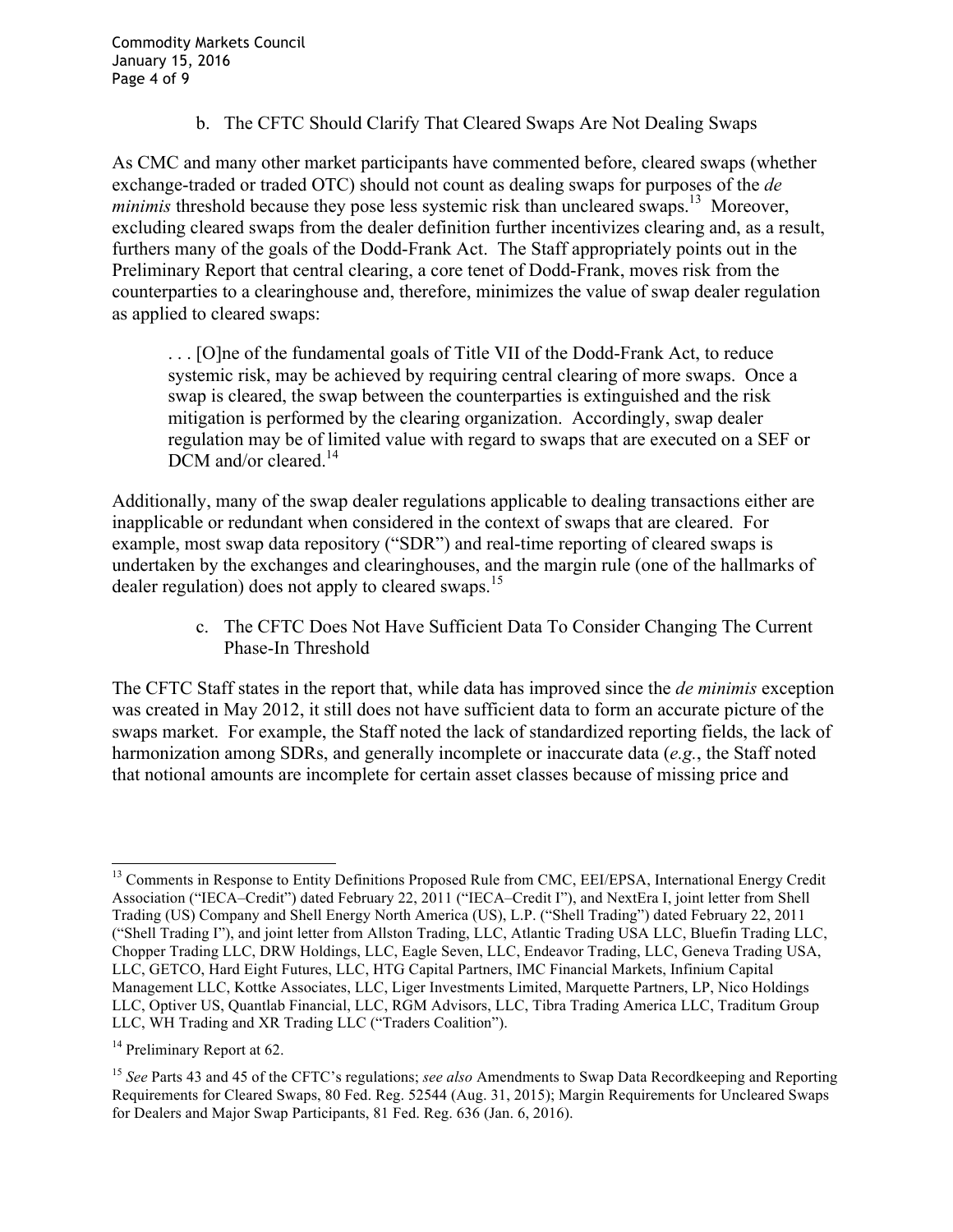Commodity Markets Council January 15, 2016 Page 5 of 9

volume information and the inconsistent use of USIs and LEIs).<sup>16</sup> Even more importantly, the CFTC has no indication as to whether any given swap was entered into for a dealing purpose – the fundamental factor driving swap dealer characterization. In the physical commodity asset class, it cannot even identify whether the transaction is in fact a swap or an exempt trade option (the latter of which may have large notional amounts and are categorically exempted from the calculation of dealing activity).<sup>17</sup> The CFTC simply is not in a position to consider any change to the *de minimis* threshold under the circumstances where it cannot begin to accurately assess the impacts of a change.

In light of the flaws and gaps in the data, the CFTC Staff makes various assumptions in its attempt to estimate the notional value of dealing swaps for each entity in order to assess how many market participants may be impacted by a change in the threshold, *e.g.*, by having to register as a swap dealer. An example of such an assumption is the Staff's use of the number of counterparties and transactions entered into by a market participant to identify dealing activity. As discussed above, the CFTC Staff assumes that swap dealers tend to have more counterparties and transactions than non-dealers, but acknowledges that this metric is "not determinative in identifying dealing activity."<sup>18</sup> Indeed, there is no close correlation between these factors in part because they do not take into account type of counterparty or size of transaction. This assumption is particularly distorted in the energy markets. For example, one market participant may be dealing by accommodating the demand of one non-dealer counterparty for five swaps a year, whereas another market participant could be engaging in only hedging transactions (which are categorically exempted from dealing), but do so with ten non-dealer counterparties with 500 swaps.<sup>19</sup> By using a threshold of five counterparties and ten swaps as a proxy for dealing activity, the CFTC Staff is not able to form an accurate picture of the number of entities that may be impacted by a change in the threshold. In fact, in the example above, the entity with the greater number of counterparties and transactions would not be required to register as a swap dealer regardless of the threshold because all of their transactions would be exempted hedging transactions.<sup>20</sup> Additionally, the Staff assumes that all activity by entities trading above those thresholds is dealing activity without making any distinction between hedging, trading, or dealing transactions. Because SDR data does not include an indicator as to hedging, trading or dealing, and does not differentiate between exempted trade options and swaps, the Staff would not be in a position to assess the data without further review even if the data were otherwise complete. There simply are too many fundamental gaps and flaws in the data to make any informed decision to change the current \$8 billion phase-in threshold.

<sup>&</sup>lt;sup>16</sup> Preliminary Report at 18 ("Although the total gross notional value of an entity's dealing activity determines its swap dealer registration status, reliable and complete notional data was not available for [certain asset classes including physical commodity swaps] during the review period.").

<sup>17</sup> *Id.* at fn. 52 ("Although commodity trade options are exempted from an entity's *de minimis* calculation, it was not possible to exclude these transactions from the analysis because there is no SDR data field to identify commodity trade options. Accordingly, the estimates  $\dots$  may overstate potential dealing activity  $\dots$  .").

<sup>18</sup> *Id.* at 20.

 $19$  Entity Definitions Final Rule at 30606 (clarifying that swaps entered into for hedging physical positions as defined in the rule are excluded from the swap dealer determination).

<sup>&</sup>lt;sup>20</sup> Preliminary Report at 53 ("[E]ntities in the Non-Financial Commodity asset class may be more likely to be engaged in hedging or proprietary trading activity with other non-dealers than entities in other asset classes.").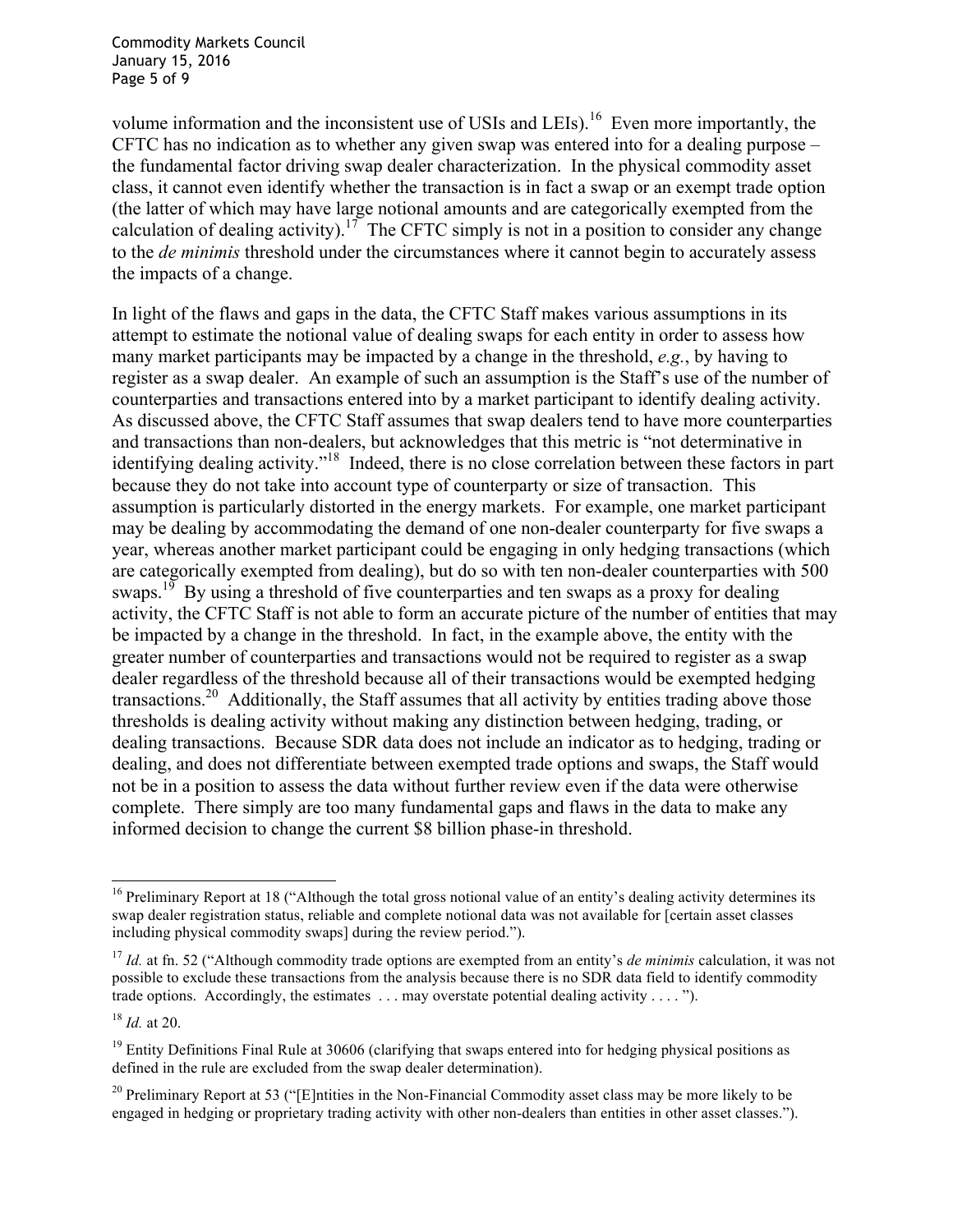III. There Would Be Little Benefit and Potential for Significant Harm if the CFTC Were to Lower the *De Minimis* Level

As indicated by the CFTC, lowering the *de minimis* threshold would not materially increase the transactions subject to swap dealer regulation. The Staff's data suggests that decreasing the *de minimis* threshold to \$3 billion or raising it to \$15 billion would impact the number of swap dealers required to register (thus increasing costs substantially for a number of market participants), but only would change the number of transactions subject to swap dealer regulation by less than 1%. Moreover, those impacted may be even smaller than the estimated amounts because the calculations used for the Preliminary Report did not exclude hedging and proprietary trading activity from the gross notional amounts of Potential Swap Dealing Entities.<sup>21</sup> Meanwhile, lowering the *de minimis* threshold has the potential to significantly harm the markets. Specifically, lowering the *de minimis* threshold likely would result in further concentration of swap dealing in a few large entities and ultimately fewer swaps counterparties for physical commodity companies seeking to hedge.

This is not hypothetical harm. We have seen the results of setting a *de minimis* threshold too low in the case of utility special entities. The CFTC acknowledged the negative effect that the lower special entity *de minimis* threshold might have on utility special entities because of the decrease in the number of counterparties willing to execute hedges with them in an already illiquid market.<sup>22</sup> As a result, the CFTC provided relief to allow entities to exclude from the special entity *de minimis* threshold swaps with utility special entities related to utility operations. Under the amended rule, those swaps now are subject to the higher \$8 billion *de minimis* threshold. The Commission issued the relief to ensure that special entities would have counterparties with which to trade because it recognized that utility operations-related swaps are an integral part in providing electricity and natural gas production and/or distribution continuously and at a manageable cost. For the same reason, the CFTC should pass an interim final rule to ensure that the *de minimis* threshold is not automatically decreased, but rather, that the threshold is only changed (if at all) after careful consideration of complete and robust data and potential market impact.

Any decrease in the *de minimis* threshold would disproportionately impact physical market participants because of (1) the historically low physical commodity prices since passage of the Dodd-Frank Act, and (2) the costs involved with registering as a swap dealer, which very likely would drive many physical market participants out of the swap markets altogether. Commodity prices have been at historic lows since Rule 1.3(ggg) became effective. <sup>23</sup> As those prices begin to rise, the notional value of swaps executed by commodity market participants will increase **even if activity levels stay the same**. For example, a market participant executing 230,000

<sup>21</sup> Preliminary Report at 49.

<sup>22</sup> Exclusion of Utility Operations-Related Swaps with Utility Special Entities from *De Minimis* Threshold for Swaps with Special Entities, 79 Fed. Reg. 57767, 57769 (Sept. 26, 2014) (recognizing that regulatory costs may deter counterparties from transacting swaps with utility special entities would negatively impact utility special entities' ability to hedge commercial risks and permitting potential counterparties to transact with utility special entities without being subject to swap dealer registration).

<sup>23</sup> Ranjeetha Pakiam and Rakteem Katakey, *Commodities Slump to 16-Year Low on Mining, Oil Stocks*, Bloomberg (August 23, 2015, 10:10 p.m.), http://www.bloomberg.com/news/articles/2015-08-24/bloomberg-commodity-indexslides-to-lowest-level-in-16-years.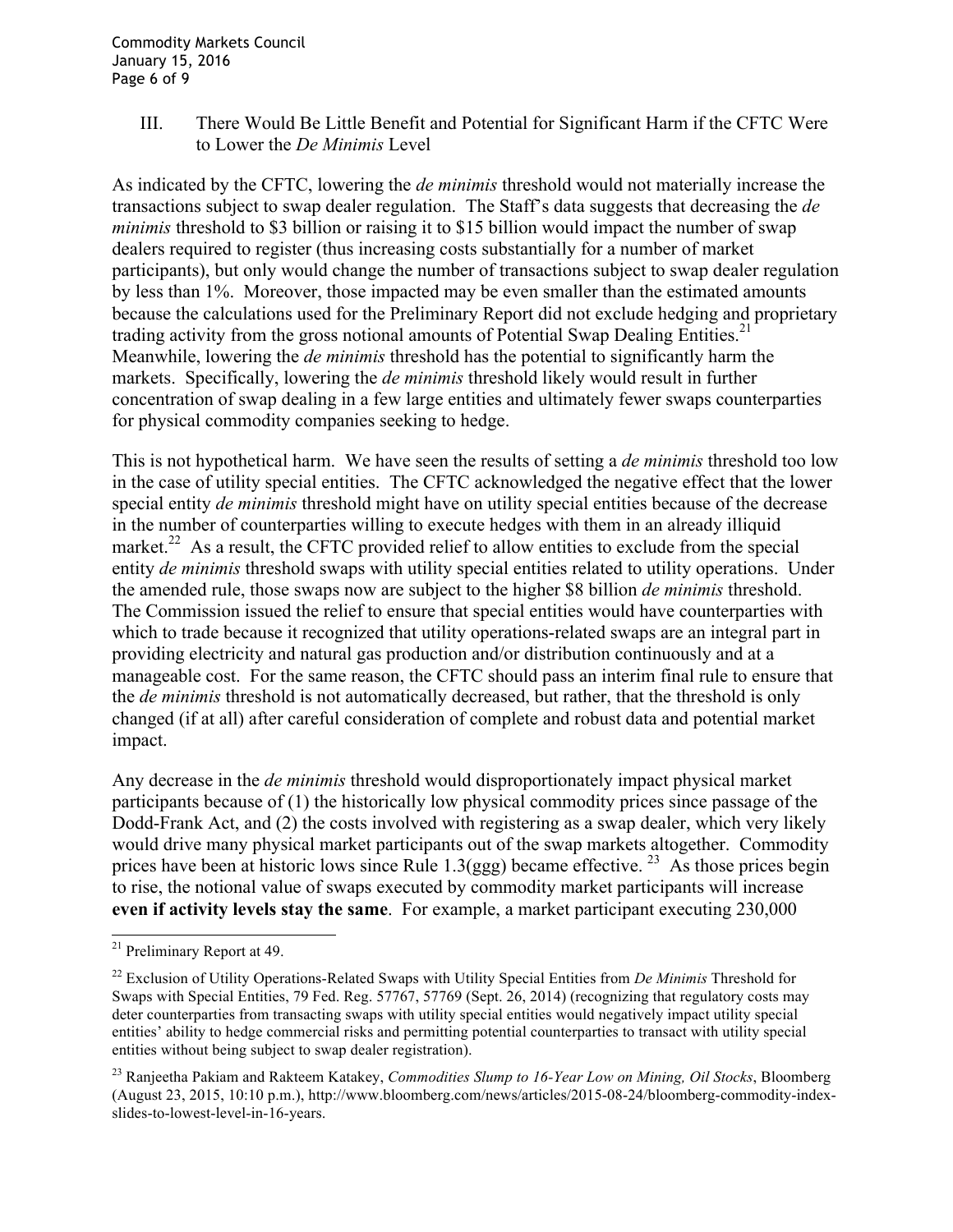Commodity Markets Council January 15, 2016 Page 7 of 9

contracts for corn at the current market price of \$3.51 cents per bushel would have executed just over \$4 billion in notional value of swaps. However, if the price of a bushel of corn rises to \$7.00 per bushel, that market participant would now be trading in excess of the \$8 billion *de minimis* threshold despite the fact that it has not increased its activity level.

Because of the high costs associated with registration, many commercial commodity market participants are more likely to move out of swaps markets than to register as swap dealers as the result of reduced *de minimis* threshold, which would further concentrate dealer activity in the hands of a few, thereby reducing competition and increasing systemic risk.<sup>24</sup> The Staff in fact recognized in the Preliminary Report that physical commodity markets "may have characteristics that make them more sensitive to variations in the *de minimis* exception."25

In addition to the known costs of registration, including costs for IT infrastructure to deal with a panoply of dealer requirements, such as onboarding, disclosures and portfolio reconciliation, risk management, valuations, settlement and reporting, as well as significant compliance and legal staffing costs, there are still significant unknown costs. Market participants still are not able to fully account for the cost of registration because the capital rule has yet to be finalized. Moreover, the final margin rule was just published in the Federal Register on January 2, 2016. Today, market participants are able to provide uncollateralized credit. Under the final margin rule, swap dealers will have to post and collect collateral. Moreover, the new limitations on eligible collateral only permit collateral in the form of highly liquid instruments (essentially cash and treasuries). This will be disproportionately more difficult for commercial commodity companies who do not have the same access as financial institutions to liquid collateral. These requirements pose a significant new cost on physical market participants who might have to register because of an arbitrary decrease in the *de minims* threshold.

Courts have repeatedly emphasized the importance of performing a robust cost-benefit analysis during the rulemaking process. The United States District Court for the District of Columbia remanded the CFTC's interpretive guidance regarding extraterritorial application of its swap regulations for further cost-benefit analysis, finding the cost-benefit analysis that was performed before issuing the interpretive guidance to be "arbitrary and capricious."<sup>26</sup> The Court stated that at a minimum the agency must show that they "considered and evaluated" the costs of the rule.<sup>27</sup> The Court rejected the CFTC's argument that the cost-benefit analysis was sufficient despite the Plaintiff's failure to identity specific data that the CFTC did not consult and the necessarily speculative nature of the cost-benefit analysis.<sup>28</sup> The Court further explained that its role is to determine whether the agency consulted the relevant factors during its review.<sup>29</sup> Section 15(a) of the CEA requires the CFTC to evaluate the costs and benefits of proposed rules in light of five

<sup>28</sup> *Id.* at 432.

<sup>29</sup> *Id.* at 430.

<sup>&</sup>lt;sup>24</sup> There is often a physical market participant on either side of a commodity swap transaction. If the CFTC were to lower the *de minimis* level, the number of physical market participants willing to engage in swaps would decrease and thus further consolidate swaps activity in a few financial entities.

<sup>&</sup>lt;sup>25</sup> Preliminary Report at 39.

<sup>26</sup> *Sec. Indus. & Fin. Markets Ass'n v. United States Commodity Futures Trading Comm'n*, 67 F.Supp.3d 373 (D.D.C. 2014).

<sup>27</sup> *Id.* at 431.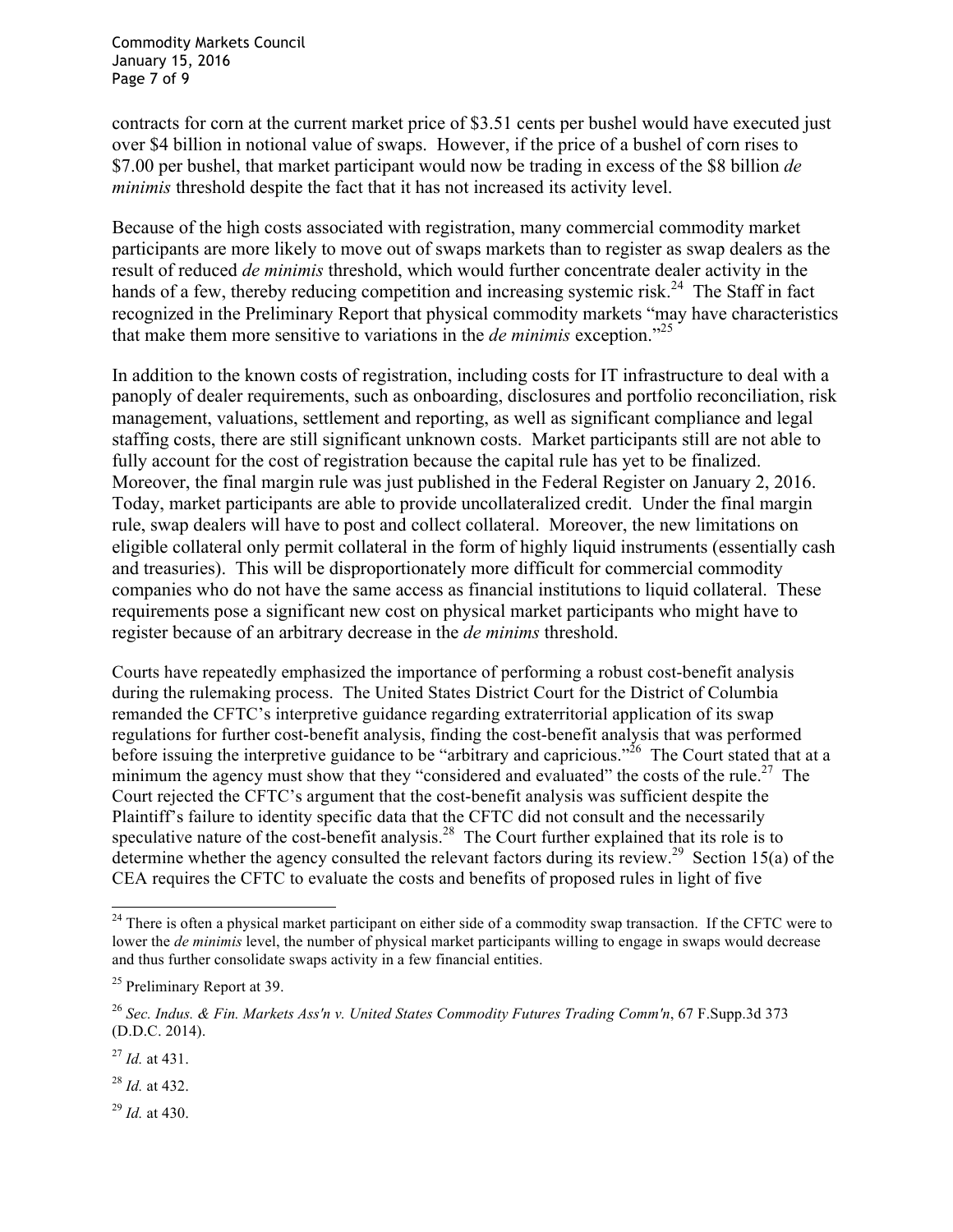Commodity Markets Council January 15, 2016 Page 8 of 9

enumerated factors that address: "(A) considerations of protection of market participants and the public; (B) considerations of the efficiency, competitiveness, and financial integrity of futures markets; (C) considerations of price discovery; (D) considerations of sound risk management practices; and (E) other public interest considerations."30 While the CFTC is not required to gather market data or conduct empirical studies, the Court held that the cost-benefit analysis requires the CFTC to not only consult the relevant factors, but also to note its sources and any data limitations.<sup>31</sup> The CFTC simply does not have sufficient data to consider reducing the \$8 billion phase-in threshold.

## IV. Specific Relief Requested

In light of the unique characteristics and particular sensitivity of the physical commodity markets, and Congress's clear directive, the CFTC needs to act immediately. We request that the CFTC amend the language in Rule 1.3(ggg) that ties the CFTC's hands by automatically terminating the phase-in threshold unless the CFTC takes specific action. The CFTC should make clear that any change may only be made through a formal rulemaking wherein the CFTC finds that it is necessary and appropriate in the public interest. Specifically, the CFTC should pass an interim final rule amending Rule 1.3(ggg) by removing language in 1.3(ggg)(4)(ii)(D), which provides that if the CFTC takes no action, the *de minimis* phase-in threshold terminates automatically five years after SDRs began receiving data in accordance with Part  $45.^{32}$  The provision should be amended to make permanent the phase-in threshold until such time that the CFTC were to finalize a rule changing the threshold as provided in  $(ggg)(4)(ii)(C)$ . Please see attached our proposed mark-up of the relevant provisions.

Interim final rules are appropriate when there is good cause to issue a rule without notice and comment in advance of effectiveness.<sup>33</sup> The CFTC has published a number of interim final rules under Dodd-Frank to prevent imminent harm. Examples include the hedging definition in the swap dealer definition, spot month limits in position limits, and the trade option rule. In those instances, there was good cause to pass an interim final rule without notice and comment because without such action the markets could have been materially impacted in a way that would have been particularly harmful for commercial end-users.<sup>34</sup> The same holds true here. The CFTC has good cause to issue an interim final rule in light of the potential for significant harm to the markets if the *de minimis* threshold were to automatically drop to \$3 billion, the time and industry-wide efforts that likely will be required to improve the current data, the still evolving markets, and the forthcoming regulations. Moreover, interim final rules are open to public comment after effectiveness, which would provide the public with yet another opportunity to comment on the swap dealer definition and its impacts.

 $30$  7 U.S.C  $\frac{1}{9}$  19(a).

<sup>31</sup> *Sec. Indus. & Fin. Markets Ass'n v. United States Commodity Futures Trading Comm'n*, 67 F.Supp.3d at 431.

<sup>&</sup>lt;sup>32</sup> The final joint SEC and CFTC entity definitions rule and the preliminary report that is the subject of this discussion specify that the CFTC is permitted under the statute to exempt *de minimis* dealers and promulgate related regulations without joint action by the SEC. Therefore, the relief requested is permitted without joint agency action.

<sup>&</sup>lt;sup>33</sup> Good cause means that it is impracticable, unnecessary, or contrary to the public interest to wait to propose a rule and seek comments prior to enactment. An interim final rule becomes effective immediately upon publication, but contemplates the potential further changes to the rule based on comments the agency receives.

<sup>34</sup> Commodity Options, 77 Fed. Reg. 25320 (Apr. 27, 2012).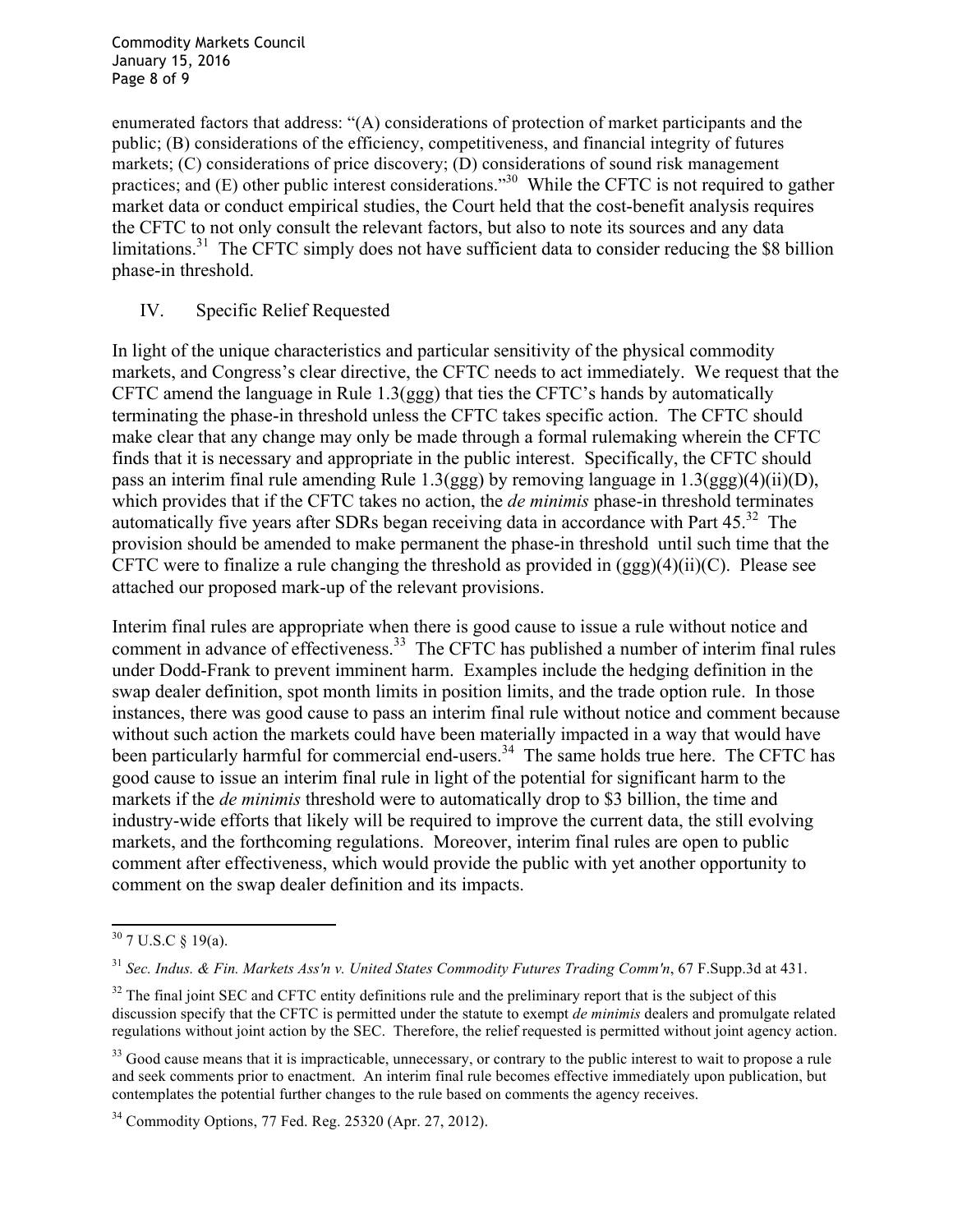Commodity Markets Council January 15, 2016 Page 9 of 9

# V. Conclusion

Thank you for the opportunity to provide comments to the Swap Dealer *De Minimis* Exception Preliminary Report. If you have any questions or concerns, please do not hesitate to contact Kevin Batteh at Kevin.Batteh@Commoditymkts.org.

Sincerely,

Kr. Batter

Kevin K. Batteh General Counsel Commodity Markets Council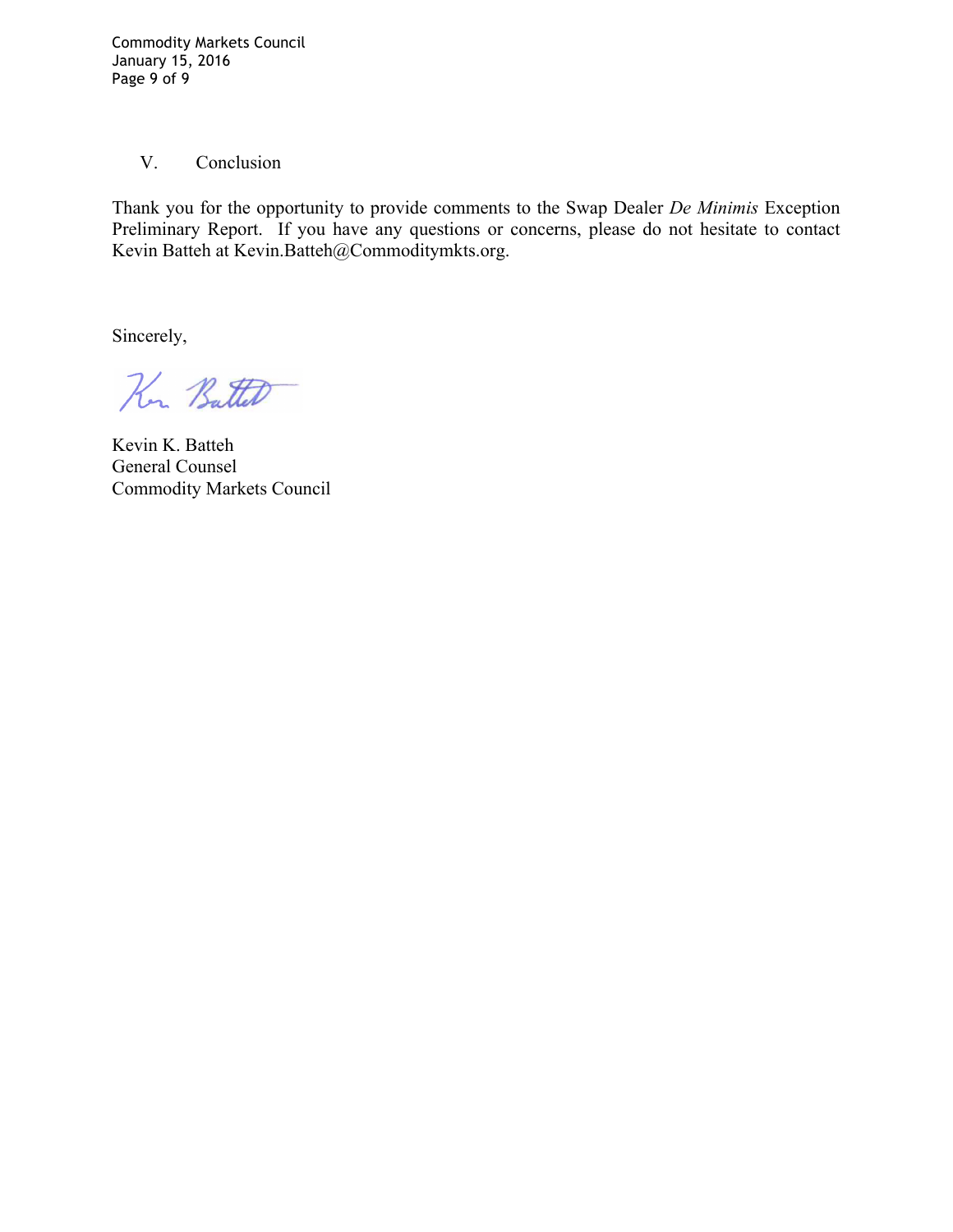(ggg) *Swap Dealer*—(1) *In general.*The term *swap dealer* means any person who:

(i) Holds itself out as a dealer in swaps;

(ii) Makes a market in swaps;

(iii) Regularly enters into swaps with counterparties as an ordinary course of business for its own account; or

(iv) Engages in any activity causing it to be commonly known in the trade as a dealer or market maker in swaps.

(2) *Exception.* The term *swap dealer* does not include a person that enters into swaps for such person's own account, either individually or in a fiduciary capacity, but not as a part of regular business.

(3) *Scope of designation.* A person who is a swap dealer shall be deemed to be a swap dealer with respect to each swap it enters into, regardless of the category of the swap or the person's activities in connection with the swap. However, if a person makes an application to limit its designation as a swap dealer to specified categories of swaps or specified activities of the person in connection with swaps, the Commission shall determine whether the person's designation as a swap dealer shall be so limited. If the Commission grants such limited designation, such limited designation swap dealer shall be deemed to be a swap dealer with respect to each swap it enters into in the swap category or categories for which it is so designated, regardless of the person's activities in connection with such category or categories of swaps. A person may make such application to limit the categories of swaps or activities of the person that are subject to its swap dealer designation at the same time as, or after, the person's initial registration as a swap dealer.

(4) *De minimis exception*—(i)(A) *In general.* Except as provided in paragraph (ggg)(4)(vi) of this section, a person that is not currently registered as a swap dealer shall be deemed not to be a swap dealer as a result of its swap dealing activity involving counterparties, so long as the swap positions connected with those dealing activities into which the person—or any other entity controlling, controlled by or under common control with the person—enters over the course of the immediately preceding 12 months (or following the effective date of final rules implementing Section 1a(47) of the Act, 7 U.S.C. 1a(47), if that period is less than 12 months) have an aggregate gross notional amount of no more than \$3 billion, subject to a phase in level of an aggregate gross notional amount of no more than \$8 billion applied in accordance with paragraph (ggg)(4)(ii) of this section, and an aggregate gross notional amount of no more than \$25 million with regard to swaps in which the counterparty is a "special entity" (as that term is defined in Section 4s(h)(2)(C) of the Act, 7 U.S.C. 6s(h)(2)(C), and §23.401(c) of this chapter), except as provided in paragraph (ggg)(4)(i)(B) of this section. For purposes of this paragraph, if the stated notional amount of a swap is leveraged or enhanced by the structure of the swap, the calculation shall be based on the effective notional amount of the swap rather than on the stated notional amount.

(B) *Utility Special Entities.* (*1*) Solely for purposes of determining whether a person's swap dealing activity has exceeded the \$25 million aggregate gross notional amount threshold set forth in paragraph (ggg)(4)(i)(A) of this section for swaps in which the counterparty is a special entity, a person may exclude "utility operations-related swaps" in which the counterparty is a "utility special entity."

(*2*) For purposes of this paragraph (4)(i)(B), a "utility special entity" is a special entity, as that term is defined in Section 4s(h)(2)(C) of the Act, 7 U.S.C. 6s(h)(2)(C), and §23.401(c) of this chapter, that:

(*i*) Owns or operates electric or natural gas facilities, electric or natural gas operations or anticipated electric or natural gas facilities or operations;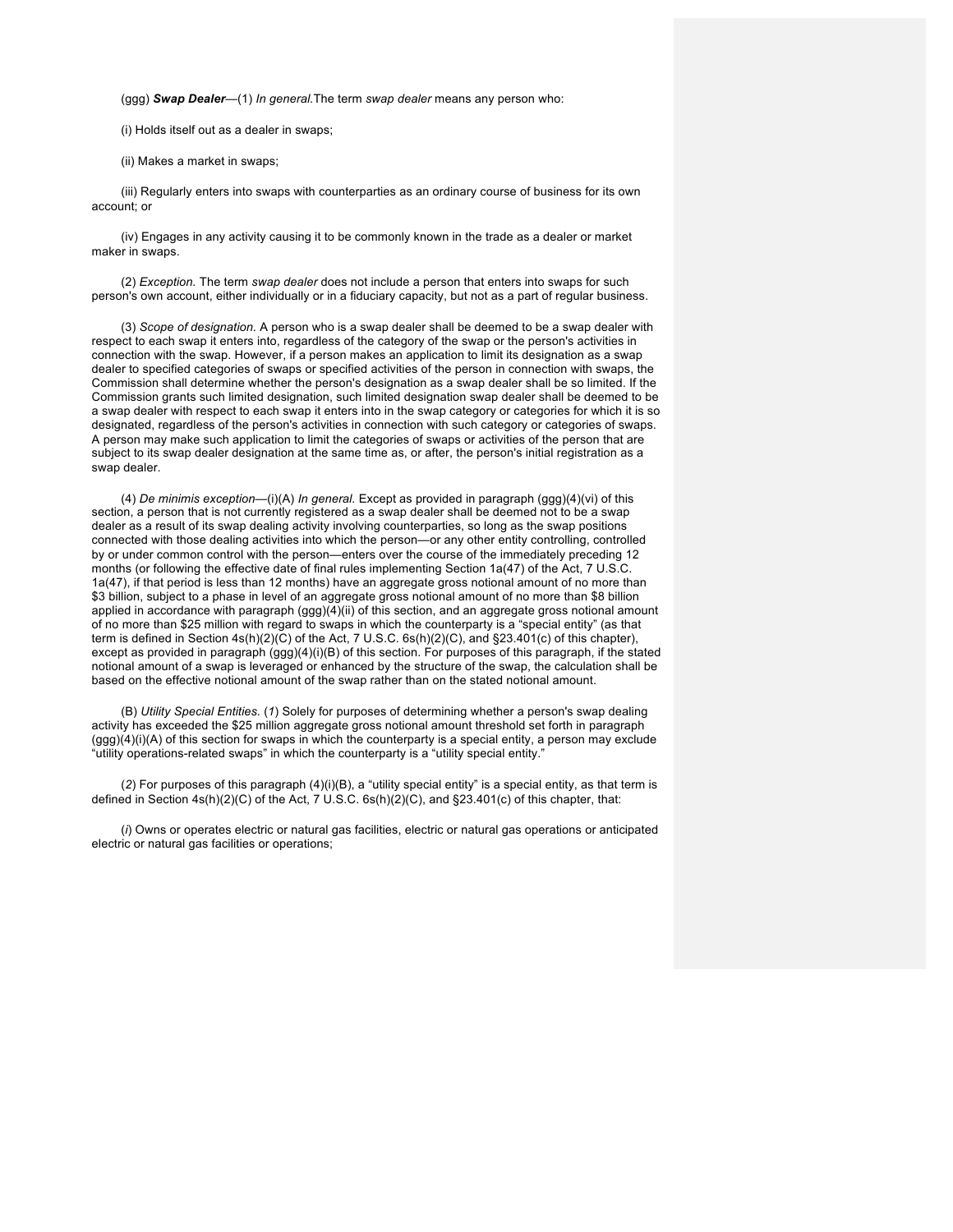(*ii*) Supplies natural gas or electric energy to other utility special entities;

(*iii*) Has public service obligations or anticipated public service obligations under Federal, State or local law or regulation to deliver electric energy or natural gas service to utility customers; or

(*iv*) Is a Federal power marketing agency as defined in Section 3 of the Federal Power Act, 16 U.S.C. 796(19).

(*3*) For purposes of this paragraph (ggg)(4)(i)(B), a "utility operations-related swap" is a swap that meets the following conditions:

(*i*) A party to the swap is a utility special entity;

(*ii*) A utility special entity is using the swap to hedge or mitigate commercial risk as defined in §50.50(c) of this chapter;

(*iii*) The swap is related to an exempt commodity, as that term is defined in Section 1a(20) of the Act, 7 U.S.C. 1a(20), or to an agricultural commodity insofar as such agricultural commodity is used for fuel for generation of electricity or is otherwise used in the normal operations of the utility special entity; and

(*iv*) The swap is an electric energy or natural gas swap, or the swap is associated with: The generation, production, purchase or sale of natural gas or electric energy, the supply of natural gas or electric energy to a utility special entity, or the delivery of natural gas or electric energy service to customers of a utility special entity; fuel supply for the facilities or operations of a utility special entity; compliance with an electric system reliability obligation; or compliance with an energy, energy efficiency, conservation, or renewable energy or environmental statute, regulation, or government order applicable to a utility special entity.

(*4*) A person seeking to rely on the exclusion in paragraph (ggg)(4)(i)(B)(*1*) of this section may rely on the written representations of the utility special entity that it is a utility special entity and that the swap is a utility operations-related swap, as such terms are defined in paragraphs (ggg)(4)(i)(B)(*2*) and (*3*) of this section, respectively, unless it has information that would cause a reasonable person to question the accuracy of the representation. The person must keep such representation in accordance with §1.31.

(ii) *Phase-in procedure and staff report*—(A) *Phase-in period.* For purposes of paragraph (ggg)(4)(i) of this section, except as provided in paragraph (ggg)(4)(vi) of this section, a person that engages in swap dealing activity that does not exceed the phase-in level set forth in paragraph (ggg)(4)(i) shall be deemed not to be a swap dealer as a result of its swap dealing activity until a "phase-in termination date," if any, is established as provided in paragraph (ggg)(4)(ii)(C) or (D) of this section or a future adjustment to the *de minimis* level is made pursuant to paragraph (ggg)(4)(iv) of this section. The Commission shall announce the phase-in termination date, if any, on the Commission Web site and publish such date in the FEDERAL REGISTER.

(B) *Staff report.* No later than 30 months following the date that a swap data repository first receives swap data in accordance with part 45 of this chapter, the staff of the Commission shall complete and publish for public comment a report on topics relating to the definition of the term "swap dealer" and the *de minimis* threshold. The report should address the following topics, as appropriate, based on the availability of data and information: the potential impact of modifying the *de minimis* threshold, and whether the *de minimis* threshold should be increased or decreased; the factors that are useful for identifying swap dealing activity, including the application of the dealer-trader distinction for that purpose, and the potential use of objective tests or safe harbors as part of the analysis; the impact of provisions in paragraphs (ggg)(5) and (6) of this section excluding certain swaps from the dealer analysis, and

| 12/15/2015 10:00 AM             |
|---------------------------------|
| <b>Formatted: Not Highlight</b> |
| 12/15/2015 10:00 AM             |
| Deleted: the                    |
| 12/15/2015 10:00 AM             |
| <b>Formatted: Not Highlight</b> |
| 12/15/2015 10:03 AM             |
| <b>Formatted: Font: Italic</b>  |
| 12/15/2015 10:03 AM             |
| <b>Formatted: Font: Italic</b>  |
| 12/15/2015 10:00 AM             |
| <b>Formatted: Not Highlight</b> |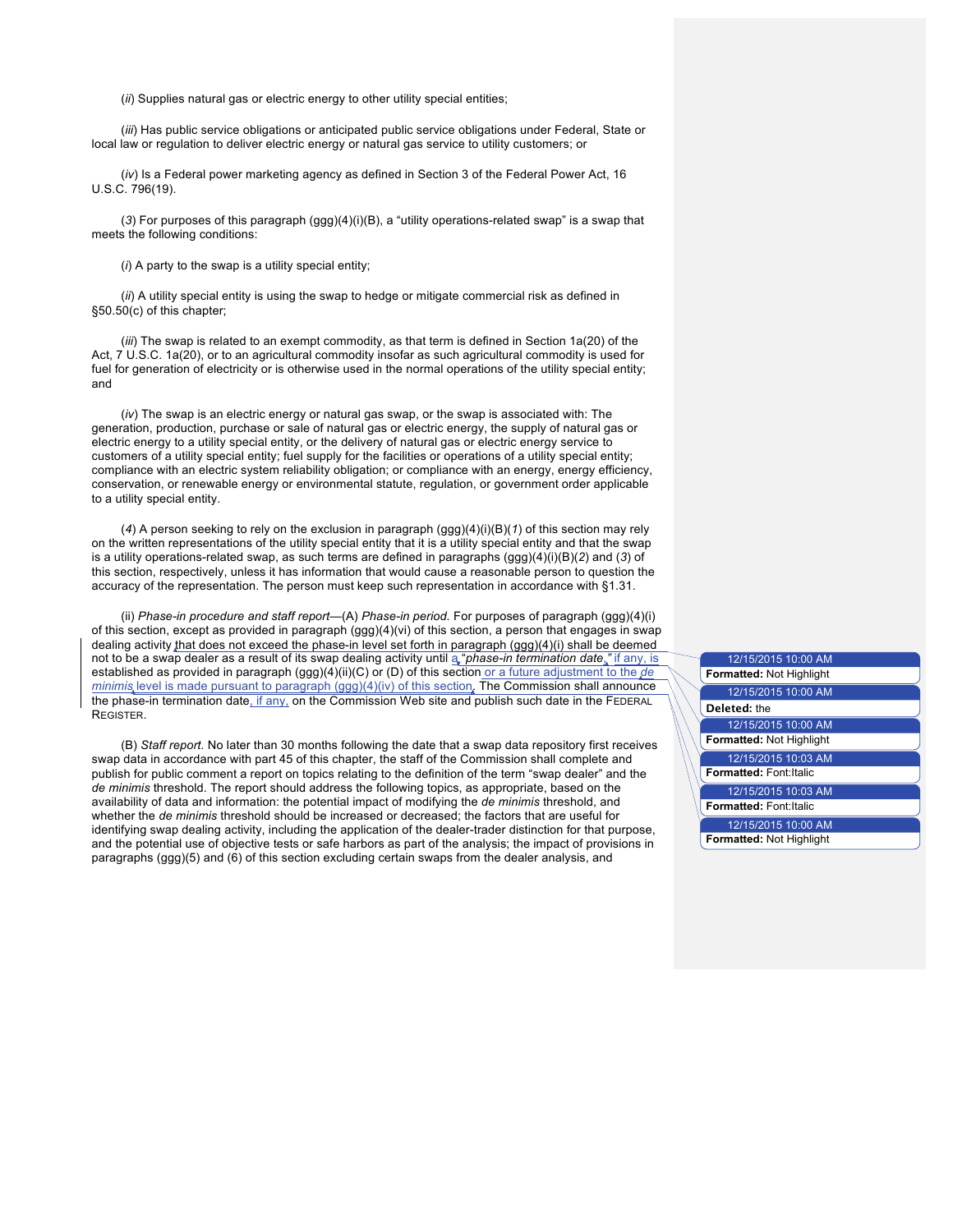potential alternative approaches for such exclusions; and any other analysis of swap data and information relating to swaps that the Commission or staff deem relevant to this rule.

(C) Nine months after publication of the report required by paragraph (ggg)(4)(ii)(B) of this section, and after giving due consideration to that report and any associated public comment, the Commission, if it determines that it is necessary or appropriate in the public interest, may by rule or regulation,

(*1*) Terminate the phase-in period set forth in paragraph (ggg)(4)(ii)(A) of this section, in which case the phase-in termination date shall be established by the Commission by order published in the FEDERAL REGISTER; or

(*2*) Determine an alternative to the \$3 billion amount set forth in paragraph (ggg)(4)(i) of this section that would constitute a *de minimis* quantity of swap dealing in connection with transactions with or on behalf of customers within the meaning of section 1(a)(47)(D) of the Act, 7 U.S.C. 1(a)(47)(D), in which case the Commission shall by order published in the FEDERAL REGISTER provide notice of such determination, which order shall also establish the phase-in termination date.

(D) If the Commission does not finalize a rule pursuant to paragraph (ggg)(4)(ii)(C) of this section, then the phase-in level shall become permanent subject to any future adjustment pursuant to paragraph  $(ggg)(4)(v)$  of this section.

(iii) *Registration period for persons that can no longer take advantage of the exception.* A person that has not registered as a swap dealer by virtue of satisfying the requirements of this paragraph (ggg)(4), but that no longer can take advantage of that *de minimis* exception, will be deemed not to be a swap dealer until the earlier of the date on which it submits a complete application for registration pursuant to Section 4s(b) of the Act, 7 U.S.C. 6s(b), or two months after the end of the month in which that person becomes no longer able to take advantage of the exception.

(iv) *Applicability to registered swap dealers.* A person who currently is registered as a swap dealer may apply to withdraw that registration, while continuing to engage in swap dealing activity in reliance on this section, so long as that person has been registered as a swap dealer for at least 12 months and satisfies the conditions of paragraph (ggg)(4)(i) of this section.

(v) *Future adjustments to scope of the de minimis exception.* The Commission may by rule or regulation change the requirements of the *de minimis* exception described in paragraphs (ggg)(4)(i) through (iv) of this section.

(vi) *Voluntary registration.* Notwithstanding paragraph (ggg)(4)(i) of this section, a person that chooses to register with the Commission as a swap dealer shall be deemed to be a swap dealer.

(5) *Insured depository institution swaps in connection with originating loans to customers.* Swaps entered into by an insured depository institution with a customer in connection with originating a loan with that customer shall not be considered in determining whether the insured depository institution is a swap dealer.

(i) An insured depository institution shall be considered to have entered into a swap with a customer in connection with originating a loan, as defined in paragraphs (ggg)(5)(ii) and (iii) of this section, with that customer only if:

(A) The insured depository institution enters into the swap with the customer no earlier than 90 days before and no later than 180 days after the date of execution of the applicable loan agreement, or no earlier than 90 days before and no later than 180 days after any transfer of principal to the customer by the insured depository institution pursuant to the loan;

12/15/2015 9:55 AM

**Deleted:** either

#### 12/15/2015 9:56 AM

**Deleted:** that it is necessary or appropriate in the public interest to propose through rulemaking

#### 12/15/2015 9:56 AM

**Deleted:** phase-in termination date has not been previously established 12/15/2015 9:57 AM

**Deleted:** in any event the phase-in termination date shall occur five years after the date that a swap data repository first receives swap data in accordance with part 45 of this chapter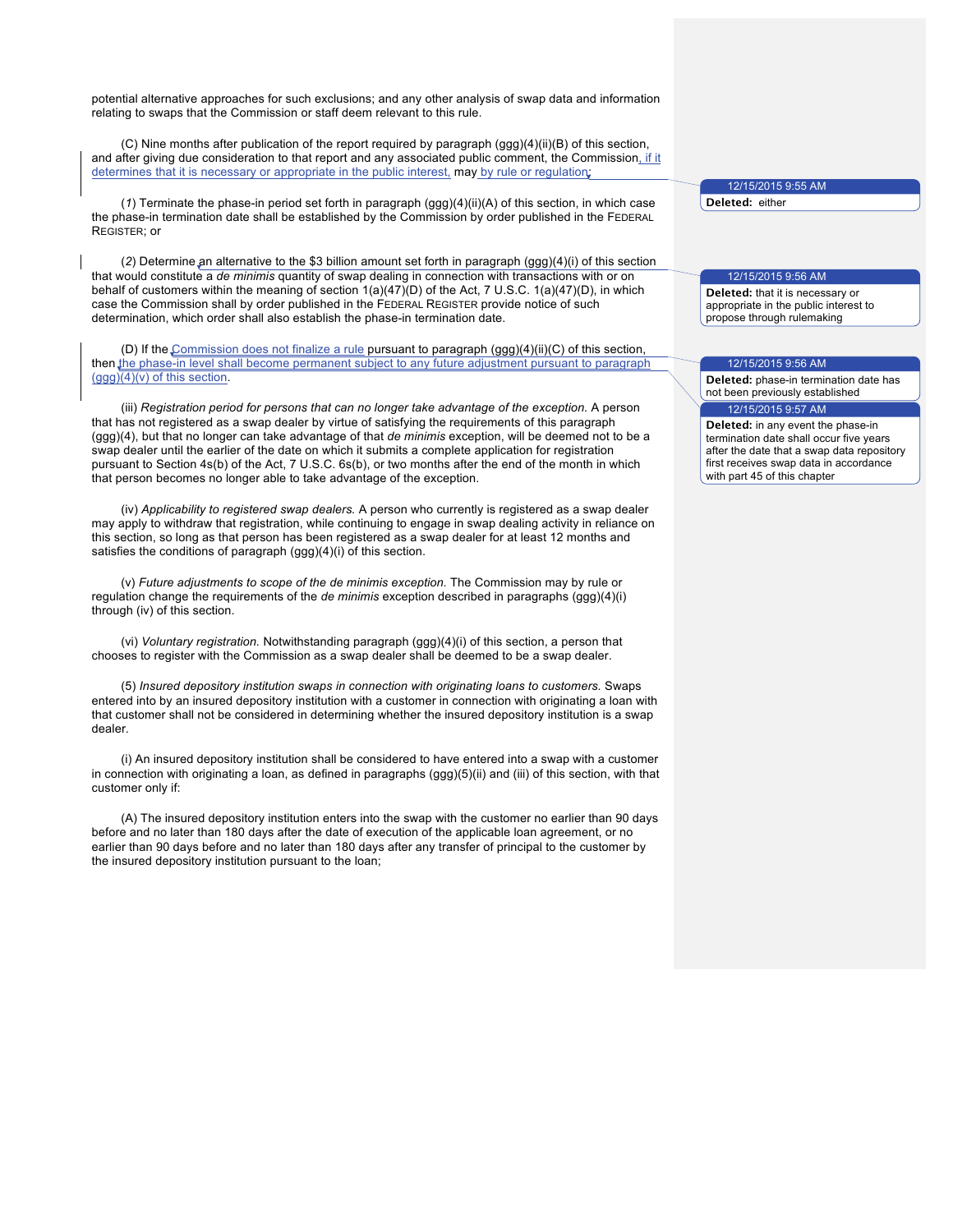(B)(*1*) The rate, asset, liability or other notional item underlying such swap is, or is directly related to, a financial term of such loan, which includes, without limitation, the loan's duration, rate of interest, the currency or currencies in which it is made and its principal amount;

(*2*) Such swap is required, as a condition of the loan under the insured depository institution's loan underwriting criteria, to be in place in order to hedge price risks incidental to the borrower's business and arising from potential changes in the price of a commodity (other than an excluded commodity);

(C) The duration of the swap does not extend beyond termination of the loan;

(D) The insured depository institution is:

(*1*) The sole source of funds to the customer under the loan;

(*2*) Committed to be, under the terms of the agreements related to the loan, the source of at least 10 percent of the maximum principal amount under the loan; or

(*3*) Committed to be, under the terms of the agreements related to the loan, the source of a principal amount that is greater than or equal to the aggregate notional amount of all swaps entered into by the insured depository institution with the customer in connection with the financial terms of the loan;

(E) The aggregate notional amount of all swaps entered into by the customer in connection with the financial terms of the loan is, at any time, not more than the aggregate principal amount outstanding under the loan at that time; and

(F) If the swap is not accepted for clearing by a derivatives clearing organization, the insured depository institution reports the swap as required by section 4r of the Act, 7 U.S.C. 6r (except as otherwise provided in section 4r(a)(3)(A), 7 U.S.C. 6r(a)(3)(A), or section 4r(a)(3)(B), 7 U.S.C. 6r(a)(3)(B) of the Act).

(ii) An insured depository institution shall be considered to have originated a loan with a customer if the insured depository institution:

(A) Directly transfers the loan amount to the customer;

(B) Is a part of a syndicate of lenders that is the source of the loan amount that is transferred to the customer;

(C) Purchases or receives a participation in the loan; or

(D) Otherwise is the source of funds that are transferred to the customer pursuant to the loan or any refinancing of the loan.

(iii) The term loan shall not include:

(A) Any transaction that is a sham, whether or not intended to qualify for the exclusion from the definition of the term *swap dealer* in this rule; or

(B) Any synthetic loan, including, without limitation, a loan credit default swap or loan total return swap.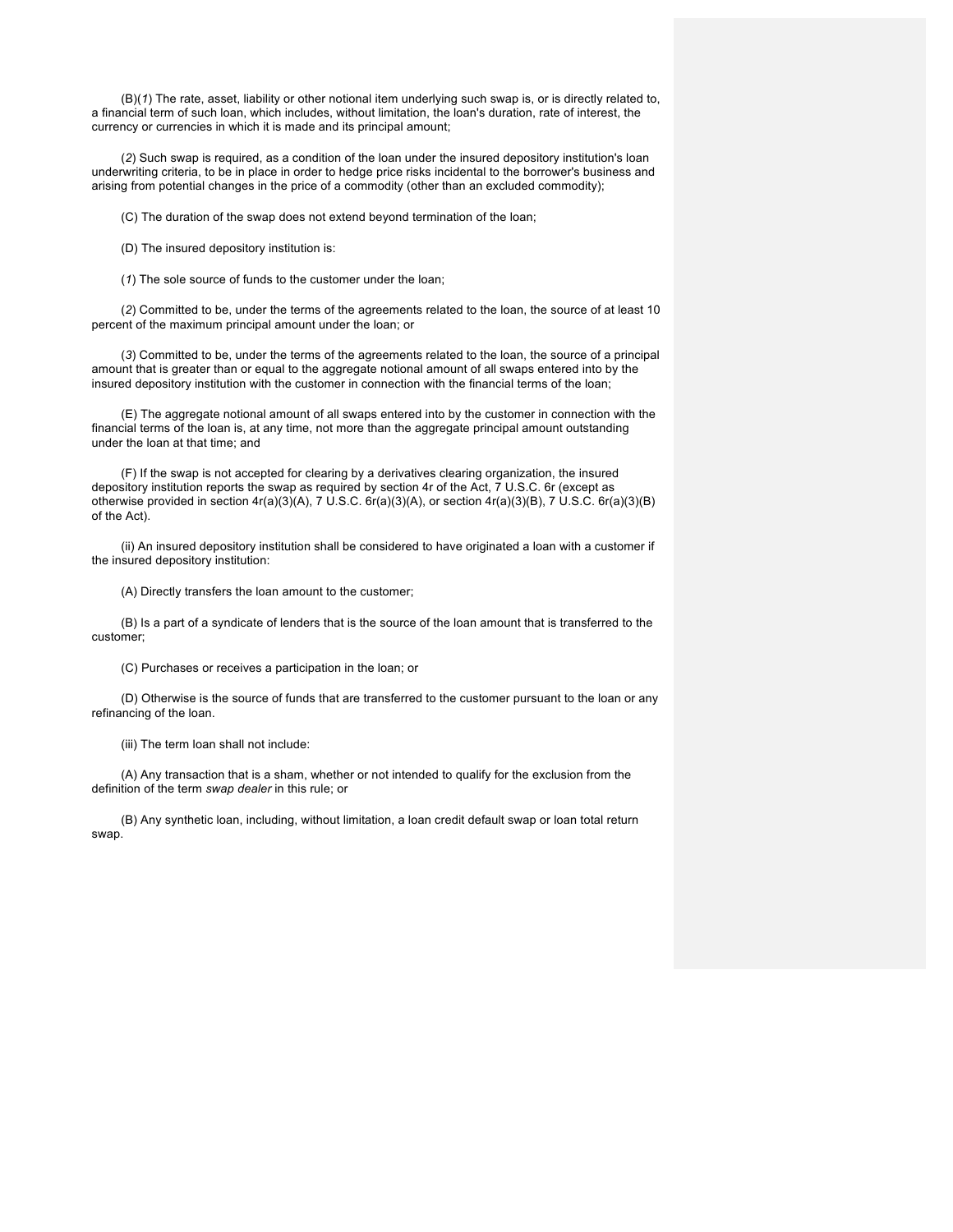(6) *Swaps that are not considered in determining whether a person is a swap dealer.* (i) *Inter-affiliate activities.* In determining whether a person is a swap dealer, that person's swaps with majority-owned affiliates shall not be considered. For these purposes the counterparties to a swap are majority-owned affiliates if one counterparty directly or indirectly owns a majority interest in the other, or if a third party directly or indirectly owns a majority interest in both counterparties to the swap, where "majority interest" is the right to vote or direct the vote of a majority of a class of voting securities of an entity, the power to sell or direct the sale of a majority of a class of voting securities of an entity, or the right to receive upon dissolution or the contribution of a majority of the capital of a partnership.

(ii) *Activities of a cooperative.* (A) Any swap that is entered into by a cooperative with a member of such cooperative shall not be considered in determining whether the cooperative is a swap dealer, provided that:

(*1*) The swap is subject to policies and procedures of the cooperative requiring that the cooperative monitors and manages the risk of such swap;

(*2*) The cooperative reports the swap as required by Section 4r of the Act, 7 U.S.C. 6r (except as otherwise provided in Section 4r(a)(3)(A) of the Act, 7 U.S.C. 6r(a)(3)(A) or Section 4r(a)(3)(B) of the Act, 7 U.S.C. 6r(a)(3)(B)); and

(*3*) if the cooperative is a cooperative association of producers, the swap is primarily based on a commodity that is not an excluded commodity.

(B) For purposes of this paragraph (ggg)(6)(ii), the term *cooperative* shall mean:

(*1*) A cooperative association of producers as defined in section 1a(14) of the Act, 7 U.S.C. 1a(14), or

(*2*) A person chartered under Federal law as a cooperative and predominantly engaged in activities that are financial in nature as defined in section 4(k) of the Bank Holding Company Act of 1956, 12 U.S.C. 1843(k).

(C) For purposes of this paragraph (ggg)(6)(ii), a swap shall be deemed to be entered into by a cooperative association of producers with a member of such cooperative association of producers when the swap is between a cooperative association of producers and a person that is a member of a cooperative association of producers that is itself a member of the first cooperative association of producers.

(iii) *Swaps entered into for the purpose of hedging physical positions.* In determining whether a person is a swap dealer, a swap that the person enters into shall not be considered, if:

(A) The person enters into the swap for the purpose of offsetting or mitigating the person's price risks that arise from the potential change in the value of one or several—

(*1*) Assets that the person owns, produces, manufactures, processes, or merchandises or anticipates owning, producing, manufacturing, processing, or merchandising;

(*2*) Liabilities that the person owns or anticipates incurring; or

(*3*) Services that the person provides, purchases, or anticipates providing or purchasing;

(B) The swap represents a substitute for transactions made or to be made or positions taken or to be taken by the person at a later time in a physical marketing channel;